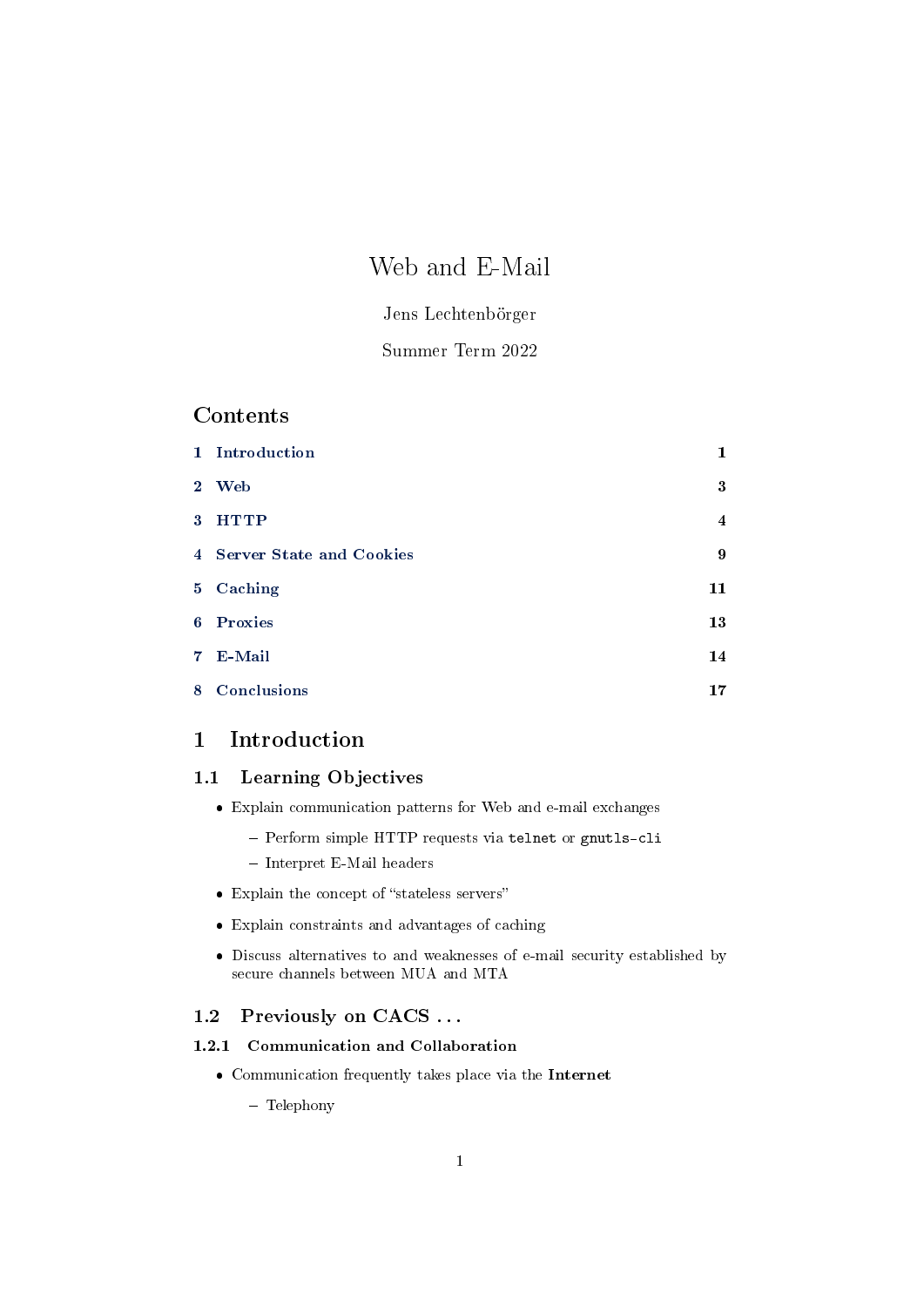- $-$  Instant messaging
- E-Mail
- Social networks
- Collaboration frequently supported by tools using Internet technologies
	- All of the above means for communication
	- ERP, CRM, e-learning systems
	- File sharing: Sciebo, etherpad, etc.
	- Programming (which subsumes file sharing): Git, subversion, etc.
- All of the above are instances of DSs

## 1.2.2 Recall: Internet Architecture

• "Hourglass design"



Figure 1: Internet Architecture with narrow waist

- IP is focal point
	- "Narrow waist"
	- Application independent!
		- \* Everything over IP
	- Network independent!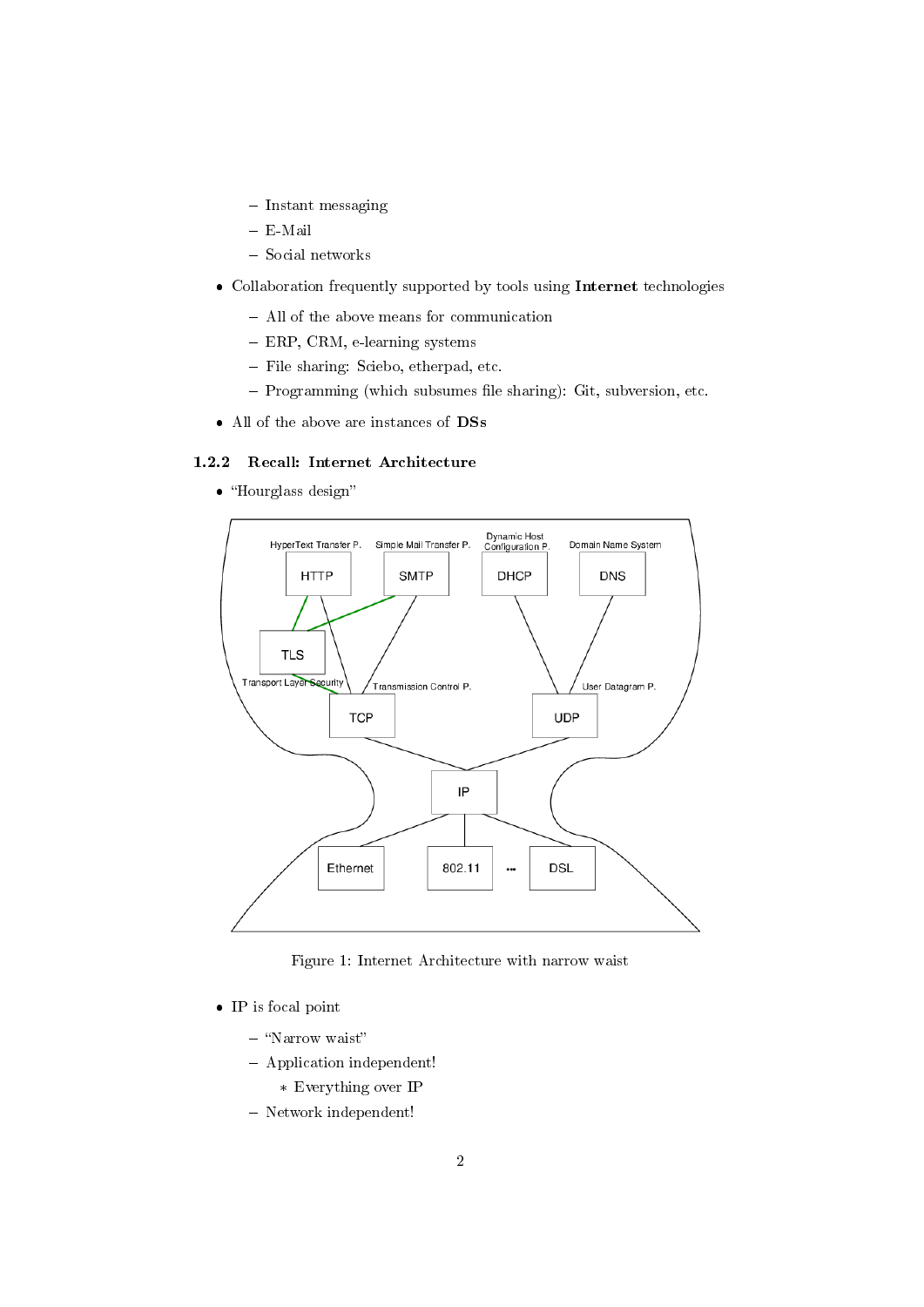- \* IP over everything
- No security
	- \* IP datagrams are like postcards, written with erasable pencils
- Today: HTTP and SMTP at application layer

#### 1.3 Today's Core Questions

- What does your browser do when you enter a URI in the address bar?
- How does e-mail transfer work?

## <span id="page-2-0"></span>2 Web

#### 2.1 History of the Web  $(1/2)$

- 1945, [Vannevar Bush: As we may think](https://www.theatlantic.com/magazine/archive/1945/07/as-we-may-think/303881/)
	- Memex for information storage
	- Associative indexing (Hyperlinks)
- 1989, [article by Tim Berners-Lee](https://www.w3.org/History/1989/proposal.html)
	- $-$  Distributed hypertext system, " $\infty$  web  $\infty$  of notes with links"
	- Initially for cooperation among physicists at CERN
- May 1991
	- Distributed information system based on HTML, HTTP, and client software at CERN
- August 1991
	- Availability of CERN files [announced](https://www.w3.org/People/Berners-Lee/1991/08/art-6484.txt) in <alt.hypertext>

#### 2.2 History of the Web (2/2)

- 1992, NCSA Web Server available
	- National Center for Supercomputing Applications, University of Illinois, Urbana-Champaigne
- 1993, Mosaic browser created at NCSA
- 1994, [World Wide Web Consortium](https://www.w3.org/) (W3C) founded by Tim Berners-Lee
	- Publication of technical reports and "recommendations"
- Now
	- Web 2.0, Semantic Web (aka Web 3.0 [\[Hen09\]](#page-16-1)), cloud computing, browser as access device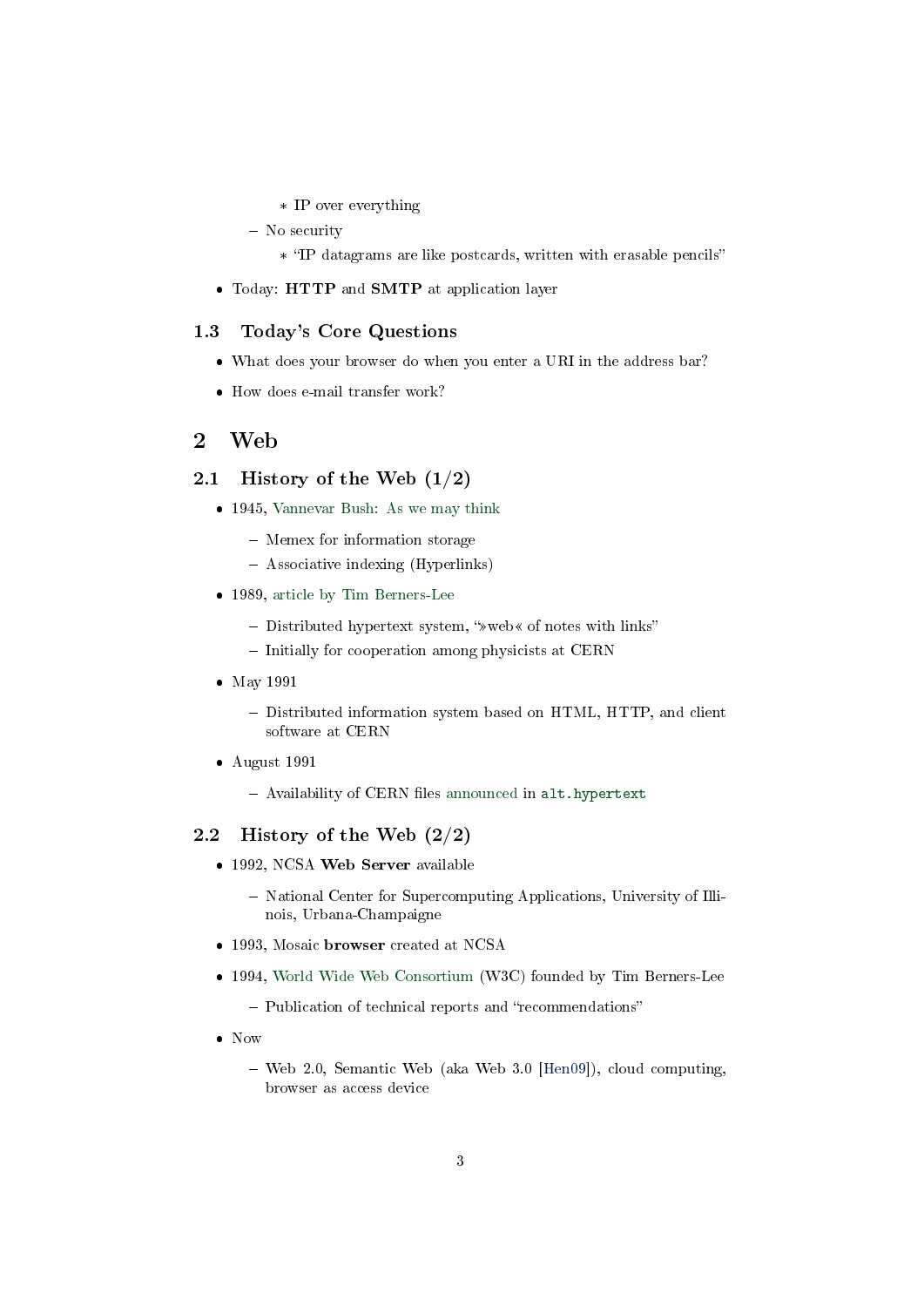#### 2.3 WWW/Web

- Standards
	- $-$  W3C (HTML 4 Specification)
		- \* The World Wide Web (Web) is a network of information resources.
	- $-$  HTTP/1.1 Specification (RFC 7230)
		- \* The Hypertext Transfer Protocol (HTTP) is a stateless applicationlevel protocol for distributed, collaborative, hypertext information systems.
- Distributed information system
	- Client-Server architecture
		- \* Web clients (browsers) and servers exchange HTTP messages based on [Internet](https://oer.gitlab.io/oer-courses/cacs/Internet.html) standards
	- Sample Web standards (application layer of Internet architecture)
		- \* URIs (Uniform Resource Identifiers, next slide)
		- \* HTTP (this presentation)
		- $*(X)HTML, CSS)$

#### 2.3.1 URI

- $\bullet$  URI = Character string to **identify** entities
	- $-$  [RFC 3986](https://datatracker.ietf.org/doc/html/rfc3986)
		- \* Format: <scheme>:<scheme-specific-part>
- Examples from RFC 3986 (some containing DNS names)
	- http://www.ietf.org/rfc/rfc2396.txt
	- $-$  ldap :  $//$ [2001:db8::7]/c=GB?objectClass?one
	- mailto : John.Doe@ example.com
	- $-$  tel : +1-816-555-1212
- Scheme-specific part often structured
	- $-$  <scheme>://<authority><path>?<query>#fragment
	- E.g., [https://oer.gitlab.io/oer-courses/cacs/Web-and-E-Mail](https://oer.gitlab.io/oer-courses/cacs/Web-and-E-Mail.html?default-navigation#slide-uri). [html?default-navigation#slide-uri](https://oer.gitlab.io/oer-courses/cacs/Web-and-E-Mail.html?default-navigation#slide-uri)

## <span id="page-3-0"></span>3 HTTP

#### 3.1 HTTP

Hypertext Transfer Protocol

 $-$  [HTTP/1.1, RFC 7230](https://tools.ietf.org/html/rfc7230)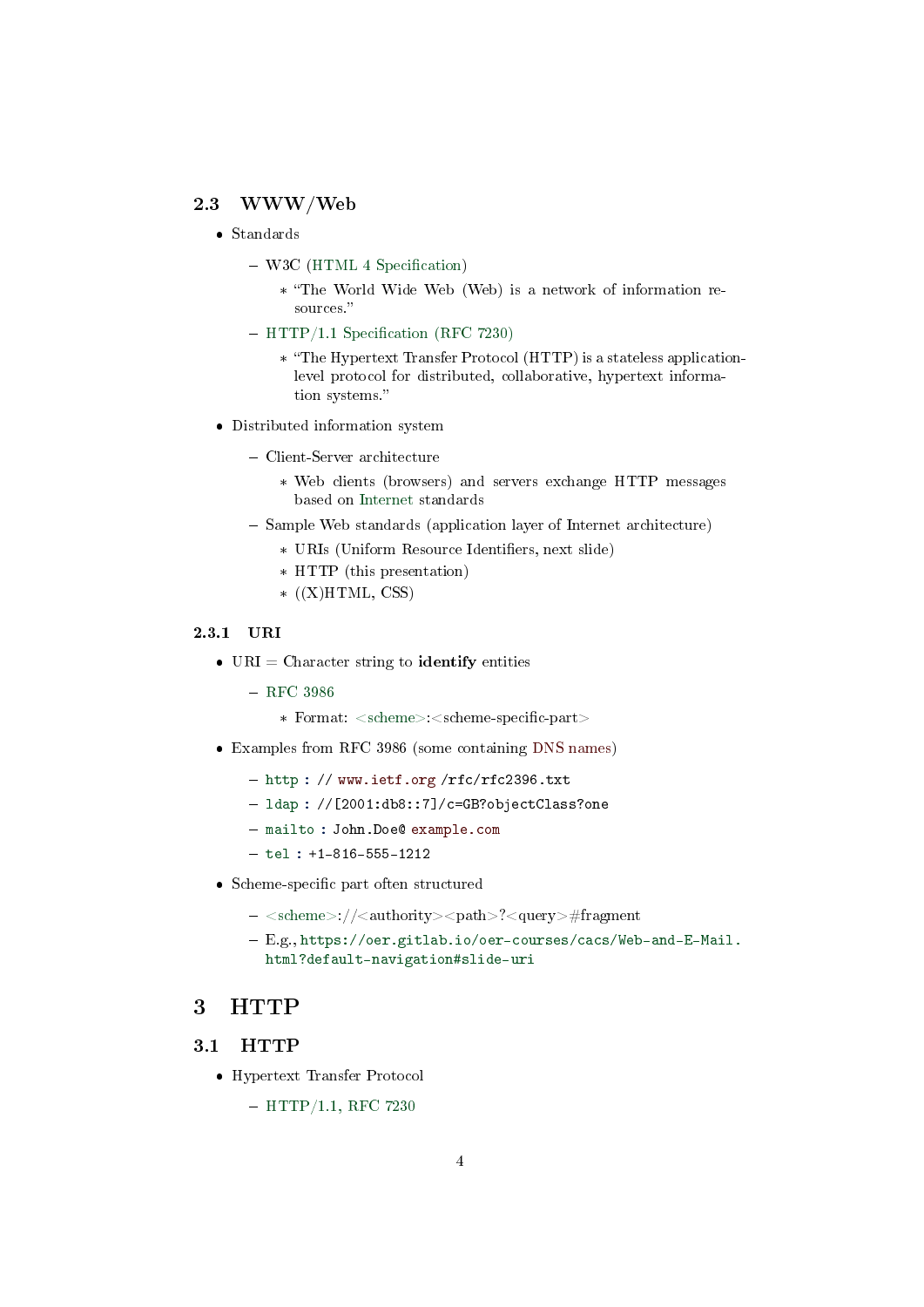- \* Plain text messages, discussed subsequently
- $-$  [HTTP/2, RFC 7540](https://tools.ietf.org/html/rfc7540)
	- \* Adds frame format with compression
	- \* [Widely adopted,](https://w3techs.com/technologies/details/ce-http2) from 15% in July 2017 to to 50% in January 2021
- $-$  [HTTP/3](https://en.wikipedia.org/wiki/HTTP/3) also [upcoming](https://w3techs.com/technologies/details/ce-http3)
- Request/response protocol
	- $-$  Specific message format
	- Several access methods
	- Requires [reliable transport protocol](https://oer.gitlab.io/oer-courses/cacs/Internet.html#slide-ip-udp-tcp)
		- \* Typically TCP/IP, port 80 (or port 443 for [HTTPS\)](https://en.wikipedia.org/wiki/HTTPS)
		- \* [\(HTTP/3](https://http3-explained.haxx.se/en/) over [QUIC](https://en.wikipedia.org/wiki/QUIC) over UDP)

## 3.2 Excursion: Manual Connections

- [HTTP](https://en.wikipedia.org/wiki/Hypertext_Transfer_Protocol) (before HTTP/2) and [SMTP](https://en.wikipedia.org/wiki/Simple_Mail_Transfer_Protocol) are plain text protocols
	- With encrypted variants [HTTPS](https://en.wikipedia.org/wiki/HTTPS) and [SMTPS](https://en.wikipedia.org/wiki/SMTPS) (or [STARTTLS\)](https://en.wikipedia.org/wiki/STARTTLS)
- Enables experiments on the command line
	- Type (or copy&paste) request, see server response
	- For unencrypted connections, telnet can be used (preinstalled or available for lots of OSs)
	- $-$  For encrypted connections, gnutls-cli can be used (part of  $G\text{nuTLS}$ , which is [free software\)](https://oer.gitlab.io/OS/Operating-Systems-Motivation.html#slide-free-software)
		- \* TLS = [Transport Layer Security](https://en.wikipedia.org/wiki/Transport_Layer_Security)
			- · Successor to SSL
			- · Layer between application layer and TCP, recall [Internet ar](https://oer.gitlab.io/oer-courses/cacs/Internet.html#slide-internet-architecture)[chitecture](https://oer.gitlab.io/oer-courses/cacs/Internet.html#slide-internet-architecture)
			- · Secure channels based on [asymmetric cryptography](https://oer.gitlab.io/oer-courses/cacs/Internet.html#slide-drawing-hybrid-enc)

#### 3.2.1 Warnings

- Next two slides demonstrate how to type HTTP commands (for an improved understanding of the protocol)
	- Subsequent examples with www.informationelle-selbstbestimmung-im-internet.de require GnuTLS
		- \* Server redirects from port 80 to port 443
	- If your manual typing is too slow, connections may time out (e.g., "Peer has closed the GnuTLS connection")
	- Also, use of backspace or cursor keys may destroy connections
- Suggestion: Type in text editor and copy&paste into command line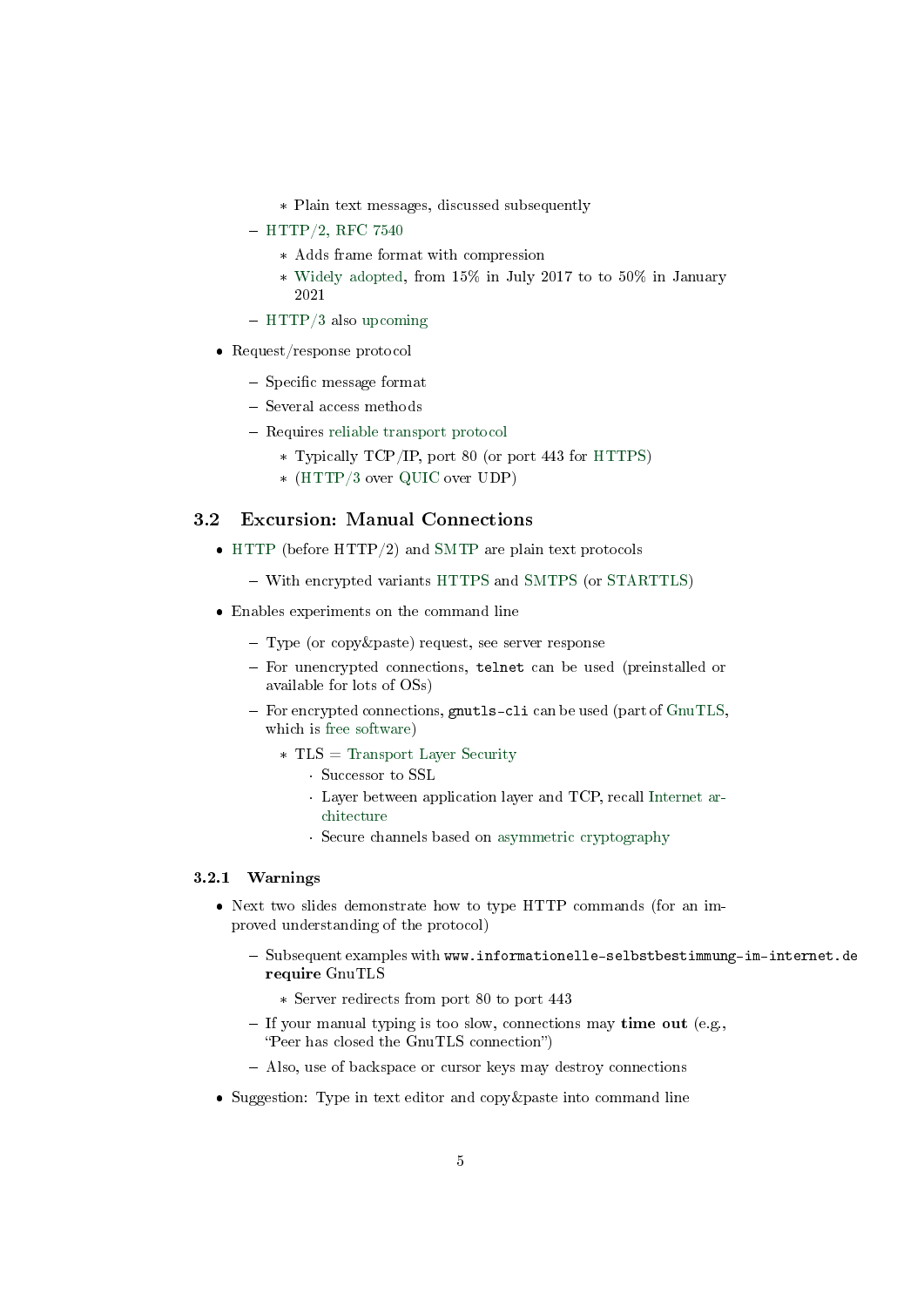#### 3.2.2 telnet

- Original telnet purpose: Login to remote host
	- $\overline{\phantom{a}}$  Insecure plaintext passwords
	- Nowadays, remote login performed with [Secure Shell,](https://en.wikipedia.org/wiki/Secure_Shell) ssh
- Establish TCP connection to destination port
	- $-$  telnet www.google.de 80 (port 80 for HTTP)
		- \* (For variants without visual feedback possibly followed by ctrl-+ or ctrl-], set localecho [enter] [enter])
		- $*$  GET / HTTP/1.1  $[$ enter $]$
		- \* Host: www.google.de [enter] [enter]
		- \* [\(Screencast\)](https://gitlab.com/oer/figures/-/raw/master/DS/http-telnet.gif)
		- \* (Context for above lines [soon\)](#page-6-0)
	- Beware: Buggy telnet implementations may stop sending after first line (use Wireshark to verify)

Here, you see a sample use of telnet to open a TCP connection to port 80 on a Google server. You could try out any other number to check on what ports the server is prepared to talk with you. Port 80 is reserved for HTTP, which is slowly phased out in favor of the cryptographically secured variant HTTPS on port 443.

Anyways, once a TCP connection is established successfully, you can send data to the server by typing it. When typing, you need to "speak" the protocol that is expected by the server, here HTTP, and the lines starting with GET as well as with Host are both part of the HTTP protocol, which is explained on later slides.

Note that you cannot use telnet with encrypted connections as you would need to type bytes that setup and use cryptographic protocols then. Thus, while you can open a TCP connection to port 443 with telnet, it is unlikely that you can use that connection by typing the necessary bytes for cryptographic protocols afterwards.

For cryptographically secured connections, you may want to use the GnuTLS client as shown on the next slide.

An aside: On the slide, "ctrl-+" means: Press the ctrl key and + simultaneously. Similarly for other keys.

#### 3.2.3 gnutls-cli

- Establish [TLS](https://en.wikipedia.org/wiki/Transport_Layer_Security) protected TCP connection with [GnuTLS](https://www.gnutls.org/)
	- Alternative to telnet on previous slide [\(screencast\)](https://gitlab.com/oer/figures/-/raw/master/DS/http-gnutls-cli.gif)
	- gnutls-cli --crlf www.informationelle-selbstbestimmung-im-internet.de
		- \* (HTTPS on port 443 by default)
		- \* GET /chaosreader.html HTTP/1.1 [enter]
		- \* Host: www.informationelle-selbstbestimmung-im-internet.de [enter] [enter]
	- [SMTP](https://oer.gitlab.io/oer-courses/cacs/Web-and-E-Mail.html#slide-smtp) for e-mail, port 587 as alternative to 25
		- \* gnutls-cli --crlf --starttls -p 587 secmail.uni-muenster.de · (Type ehlo localhost, then starttls; press ctrl-d to enter TLS mode; needs authentication)

The cryptographic protocol suite TLS is used in two major variants.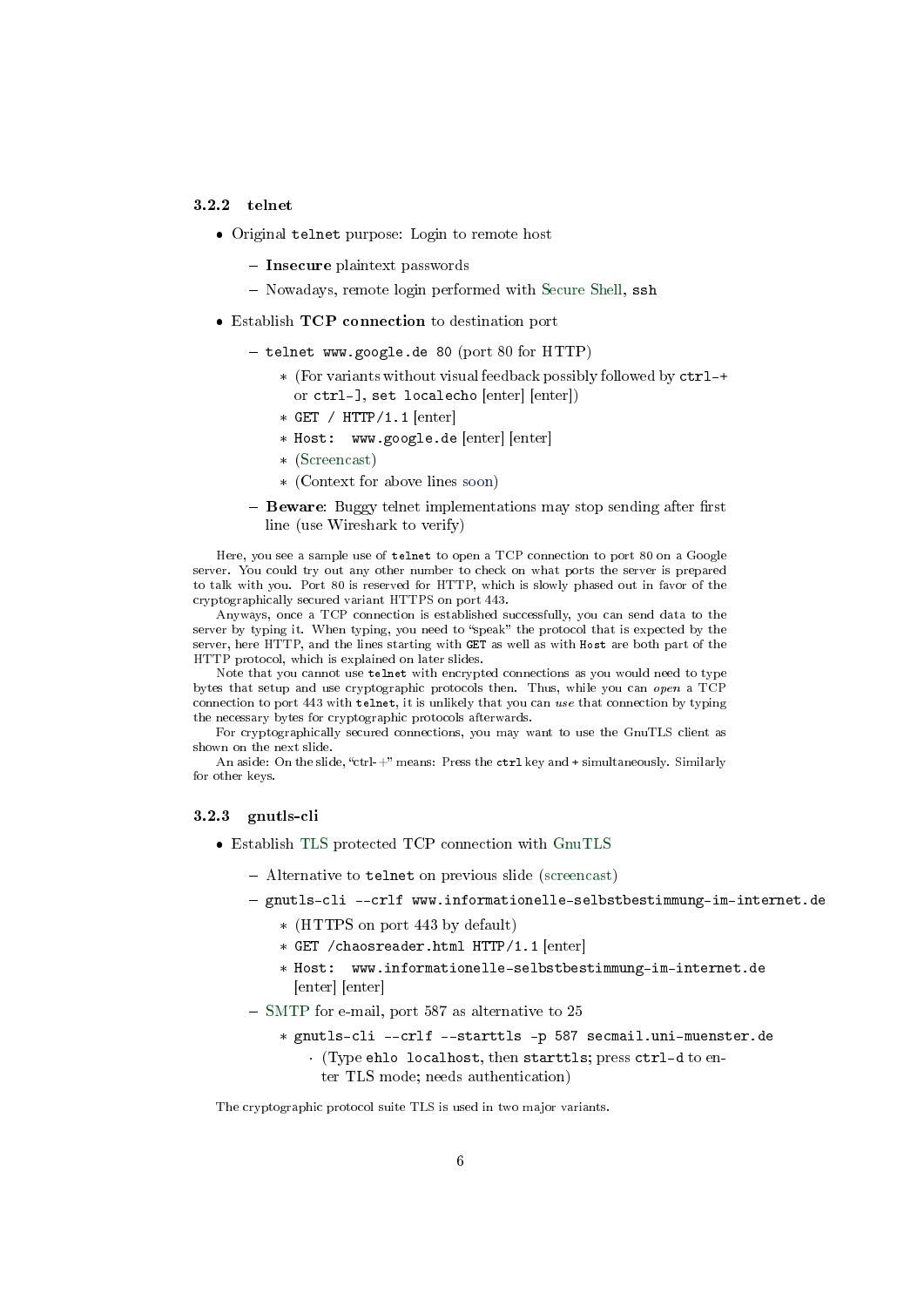- 1. A special port, e.g., 443, is reserved for cryptographically secured connections. The connecting client (here, GnuTLS) must immediately "talk" a cryptographic protocol.
- 2. A single port, e.g., 25, supports plaintext as well as cryptographically secured connections. Here, the client starts with plaintext (as with telnet), but can issue a specific command (here, starttls followed by ctrl-d) to switch to a cryptographically secured connection.
	- "ctrl-d" means: Press the ctrl key and d simultaneously.

In any case, application data is transmitted through secure channels.

#### 3.3 Excursion: Browser Tools

- Modern browsers offer developer tools
	- E.g., press ctrl-shift-I with Firefox
	- Tools to inspect HTML, CSS, Javascript
	- $-$  Tools to inspect HTTP traffic (Network tab)
		- \* Live view on browser requests and server responses · With details on timing, caching, headers
	- Console with error messages
	- $-$  And much more

#### <span id="page-6-0"></span>3.4 HTTP Messages

- Requests and responses
	- Generic message format of [RFC 822,](https://tools.ietf.org/html/rfc822) 1982 (822 $\rightarrow$ 2822 $\rightarrow$ [5322\)](https://tools.ietf.org/html/rfc5322)
		- \* Originally for e-mail, extensions for binary data
			- · Lines [end with CRLF,](https://en.wikipedia.org/wiki/Newline)  $\r \n \begin{bmatrix} \n \end{bmatrix}$  below (press enter, do not type this)
	- Messages consist of
		- \* Headers
			- · In HTTP always a distinguished start-line (request or status)
			- · Then zero or more headers
		- \* Empty line
		- \* Optional message body
	- $-$  Sample GET request (does not have a body)
		- \* GET /chaosreader.html HTTP/1.1\r\n Host: www.informationelle-selbstbestimmung-im-internet.de\r\n  $\ln$
- Excerpt of sample HTTP response to previous GET request

```
- HTTP/1.1 200 OK\r\n
 Date: Wed, 08 Apr 2020 13:30:10 GMT\r\n
 Server: Apache\r\n
 Last-Modified: Wed, 24 Jul 2019 12:25:46 GMT\r\n
 ETag: "2cd1-58e6c6898dce2"\r\n
```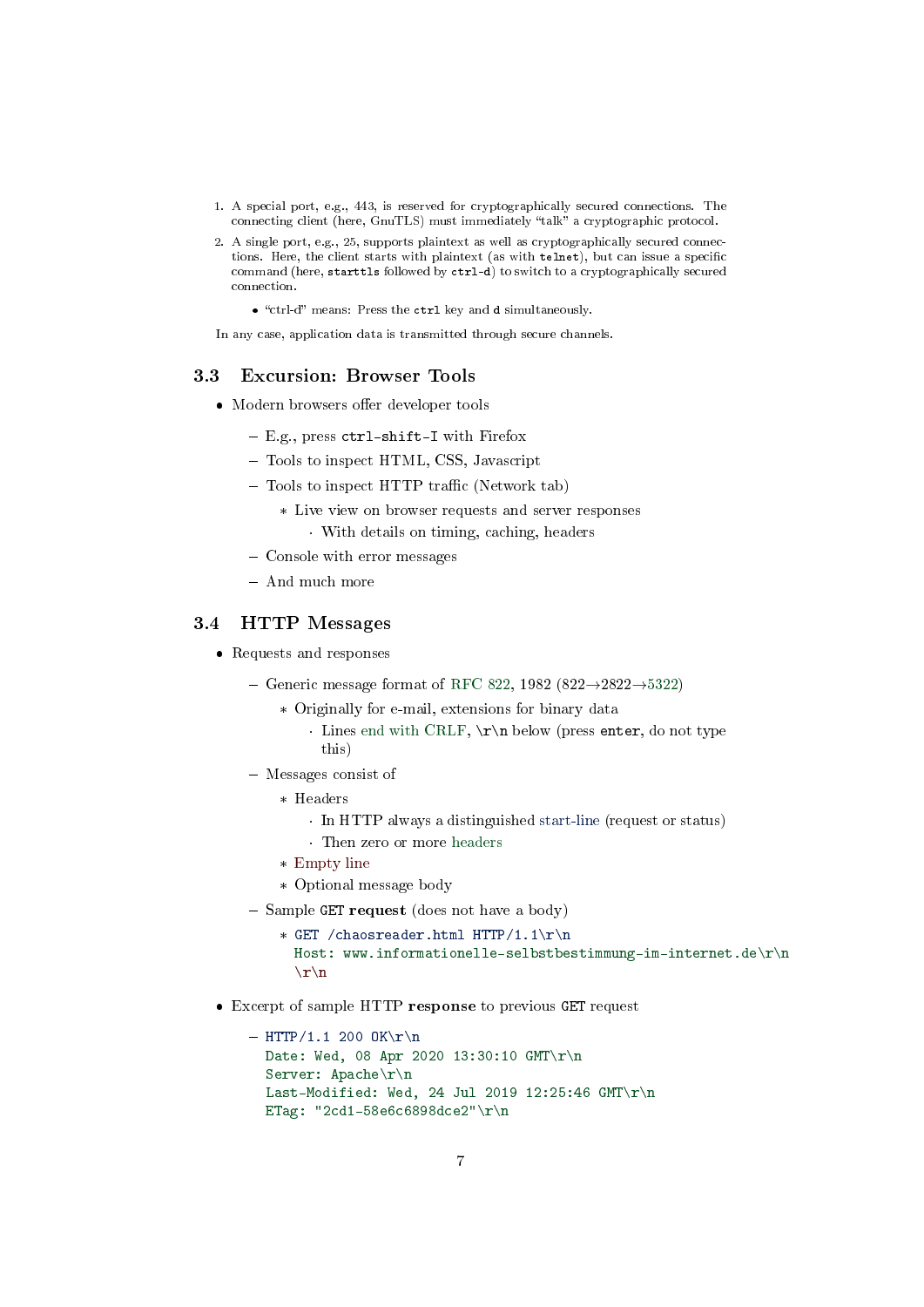```
Content-Length: 11473\r\n
more headers omitted
Content-type: text/html; charset=utf-8\r\n
\r \n\lnHTML code as body
```
#### 3.5 HTTP Methods

- Case-sensitive (capital letters)
	- GET (Request for resource, see [section 4.3.1\)](https://tools.ietf.org/html/rfc7231#section-4.3.1)
	- $-$  HEAD (Request information on resource, see [section 4.3.2\)](https://tools.ietf.org/html/rfc7231#section-4.3.2)
	- POST (Transfers entity, see [section 4.3.3\)](https://tools.ietf.org/html/rfc7231#section-4.3.3)
		- \* Annotations, postings, forms, database extensions
	- $-$  PUT (Creates new resource on server, see [section 4.3.4\)](https://tools.ietf.org/html/rfc7231#section-4.3.4)
	- DELETE (Deletes resource from server, see [section 4.3.5\)](https://tools.ietf.org/html/rfc7231#section-4.3.5)
	- CONNECT (Establish tunnel with proxy, see [section 4.3.6\)](https://tools.ietf.org/html/rfc7231#section-4.3.6)
	- OPTIONS (Asks for server capabilities, see [section 4.3.7\)](https://tools.ietf.org/html/rfc7231#section-4.3.7)
	- TRACE (Tracing of messages through proxies, see [section 4.3.8\)](https://tools.ietf.org/html/rfc7231#section-4.3.8)

#### <span id="page-7-0"></span>3.6 Conditional GET

- GET under conditions
	- Requires (case-insensitive) request header
		- \* (Can be used by browser to check if [cached](https://oer.gitlab.io/oer-courses/cacs/Web-and-E-Mail.html#slide-http-caching) version still fresh)
		- \* Different types, e.g.: If-Modified-Since, If-Match, If-None-Match
- Example
	- Request
		- \* GET /chaosreader.html HTTP/1.1 Host: www.informationelle-selbstbestimmung-im-internet.de If-None-Match: "2cd1-58e6c6898dce2"
	- Response
		- \* HTTP/1.1 304 Not Modified Date: Wed, 08 Apr 2020 14:07:31 GMT additional headers

Please revisit the response for an [earlier HTTP request.](#page-6-0) Note that the response contains a Last-Modified date and an ETag. Both pieces can be used for conditional gets. While the date is probably self-explanatory, the ETag is some version identifier provided by the server. Changed page contents are reflected in changed ETag values (but not necessarily the other way round).

On this slide, you see a conditional GET with the ETag value "2cd1-58e6c6898dce2" from the previous response. As the server's ETag value did not change, it responds with status code 304, indicating that no modification took place. Hence, a cached result would still be fresh and usable, saving bandwidth and reducing transmission delays.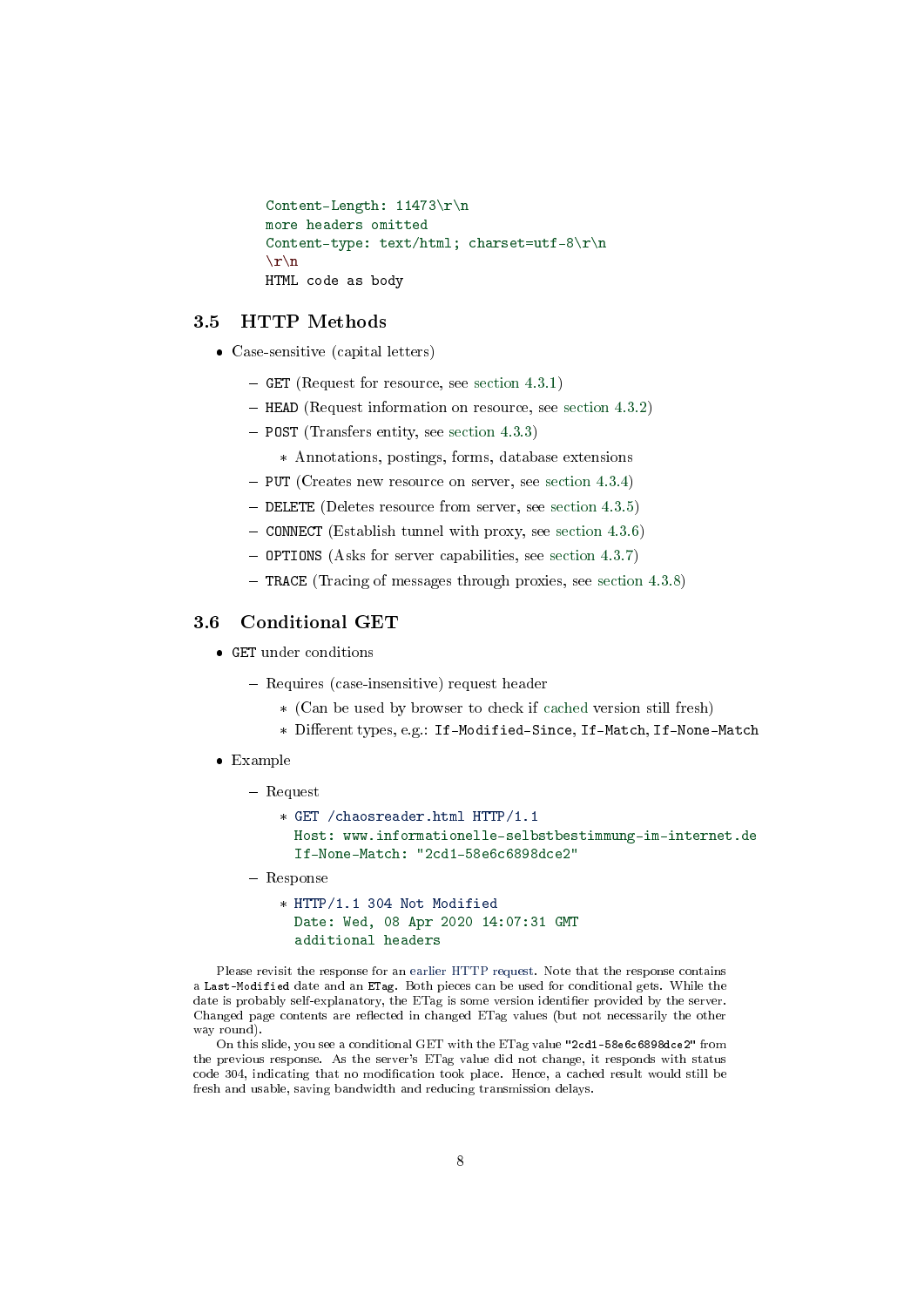## 3.7 Sample Status Codes

- $\bullet$  Three digits, first one for class of response
	- 1xx: Informational Request received, continuing process
		- \* 100: Continue Client may continue with request body
	- 2xx: Successful Request successfully received, understood, and accepted
		- \* 200: OK
	- 3xx: Redirection Further action necessary to complete request
		- \* 302: Found (temporarily under different URI)
		- \* 303: See Other (redirect to different URI in Location header)
		- \* 304: Not Modied [\(previous slide\)](#page-7-0)
	- 4xx: Client Error Request with bad syntax or cannot be fulfilled
		- \* 403: Forbidden
		- \* 404: Not Found
	- 5xx: Server Error Server failed for apparently valid request

#### 3.8 Review Question

- Did you execute GET requests and conditional GET requests on the command line? Any surprises?
	- Note that examples with www.informationelle-selbstbestimmung-im-internet.de require GnuTLS (server redirects HTTP requests on port 80 to HTTPS port 443).

## <span id="page-8-0"></span>4 Server State and Cookies

#### 4.1 State Models

- Stateless: Server does not maintain client state
	- Advantages
		- \* Simplied server design, reduced resource usage
		- \* State changes on server do not require client notifications
		- \* Recovery (restart after server crash) "simple": No client state to restore
	- E.g.: HTTP, DNS
		- \* Server forgets client after request
		- \* No session
- Stateful: Server maintains client state
	- $E.g.,$  file server with table of pairs (Client, File) for caching
		- \* Keep track which client has current version
		- \* Performance improvement via locality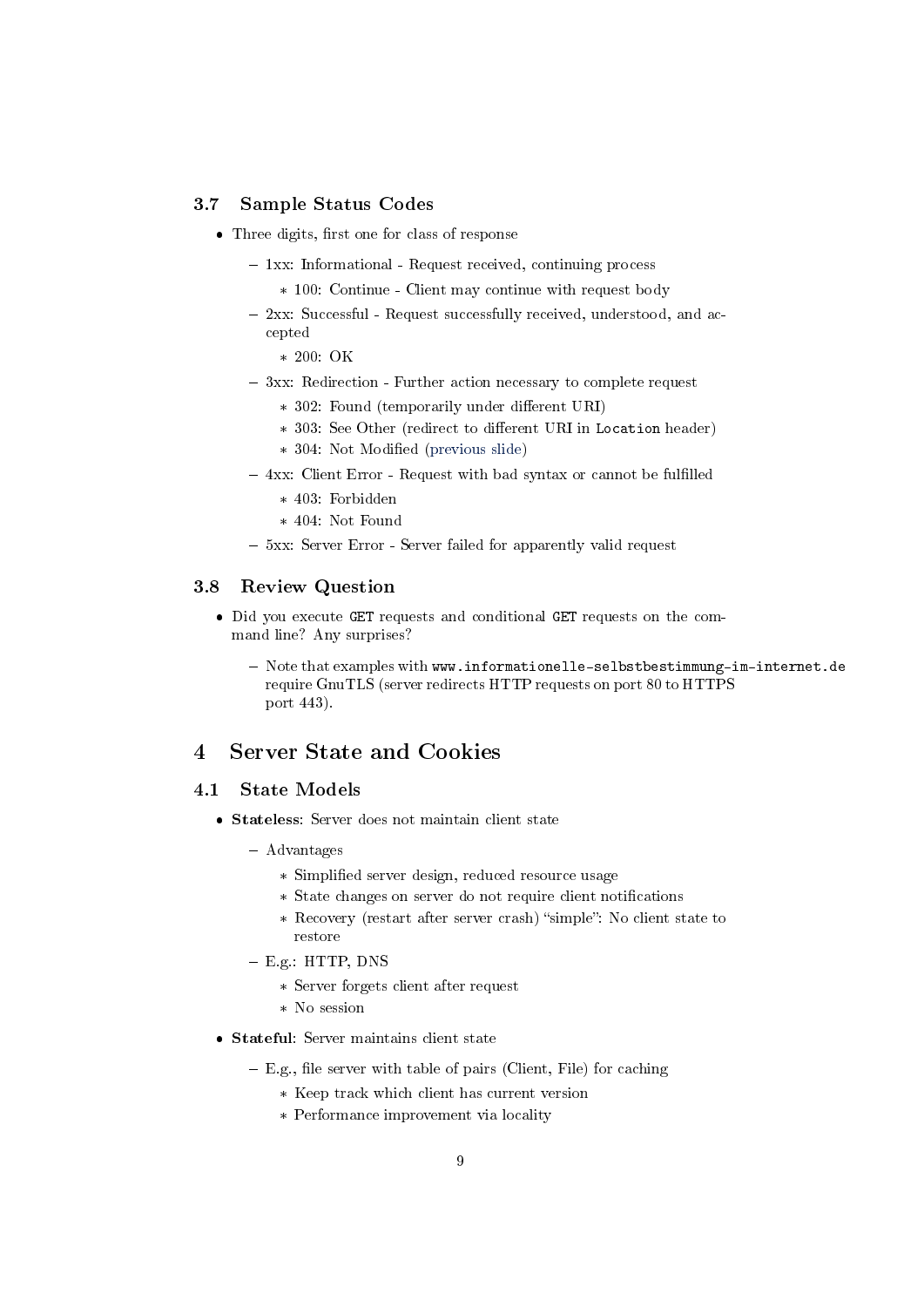#### - Recovery requires to restore consistent state

Two major state models exist for servers in distributed systems, namely stateful and stateless ones. Don't worry if the idea of a stateless server seems surprising. Being stateless means being simple, much simpler than what we usually use, but with some advantages shown here.

On the negative side, if a stateless server receives the same request multiple times in short sequence from the same client, it will happily provide the same, potentially long and costly answer again and again. In contrast, a stateful server might save time and resources with a brief reply: "Hey, my previous answer is still valid."

While some stateless protocols, such as DNS, are used to provide stateless services, other stateless protocols, such as HTTP, are used as building block for stateful applications. This is what we see whenever we log in to some Web site, with some examples on the next slide.

How state can be tracked via the stateless HTTP with session IDs, is addressed afterwards. Also, you already saw that client-side state can be used to form [conditional GET requests:](#page-7-0) When the browser receives a reply, it remembers the resource's ETag or modification date and can use this information in subsequent conditional requests, which is the basis for [HTTP](#page-10-1) [caching](#page-10-1) later on.

Importantly, in all cases the HTTP server acts statelessly.

#### 4.2 Stateful Web Applications

- HTTP is stateless
	- Yet, Web applications often maintain client state
		- \* E.g., personalized session after login
			- · Virtual shopping cart
			- · Shopping history, preferences
			- · Exercises in Learnweb
	- $-$  Solution for stateful applications
		- \* Manage state of related requests as session outside HTTP
			- · Usually in database systems
		- \* Server-side code
			- · (Not part of Web server, but of separately programmed application)
			- · Gets executed for incoming HTTP requests
			- · Manages state and uses HTTP messages to transfer session IDs (next slide)

#### 4.3 Session IDs

- Session ID = Identifier to connect subsequent/related requests and responses
	- Typical variant: Client-side storage of IDs in browser
		- \* ID sent by server S, stored by browser [\(cookie](#page-10-2) or [local storage\)](https://developer.mozilla.org/en-US/docs/Web/API/Window/localStorage)
		- \* Browser includes IDs set by S for every subsequent visit of S
			- · Think of automatic ID card (whose contents you do not understand)
			- · My browsers remove cookies and clear local storage upon exit
	- Alternative: Server-side, session ID embedded in dynamically generated URIs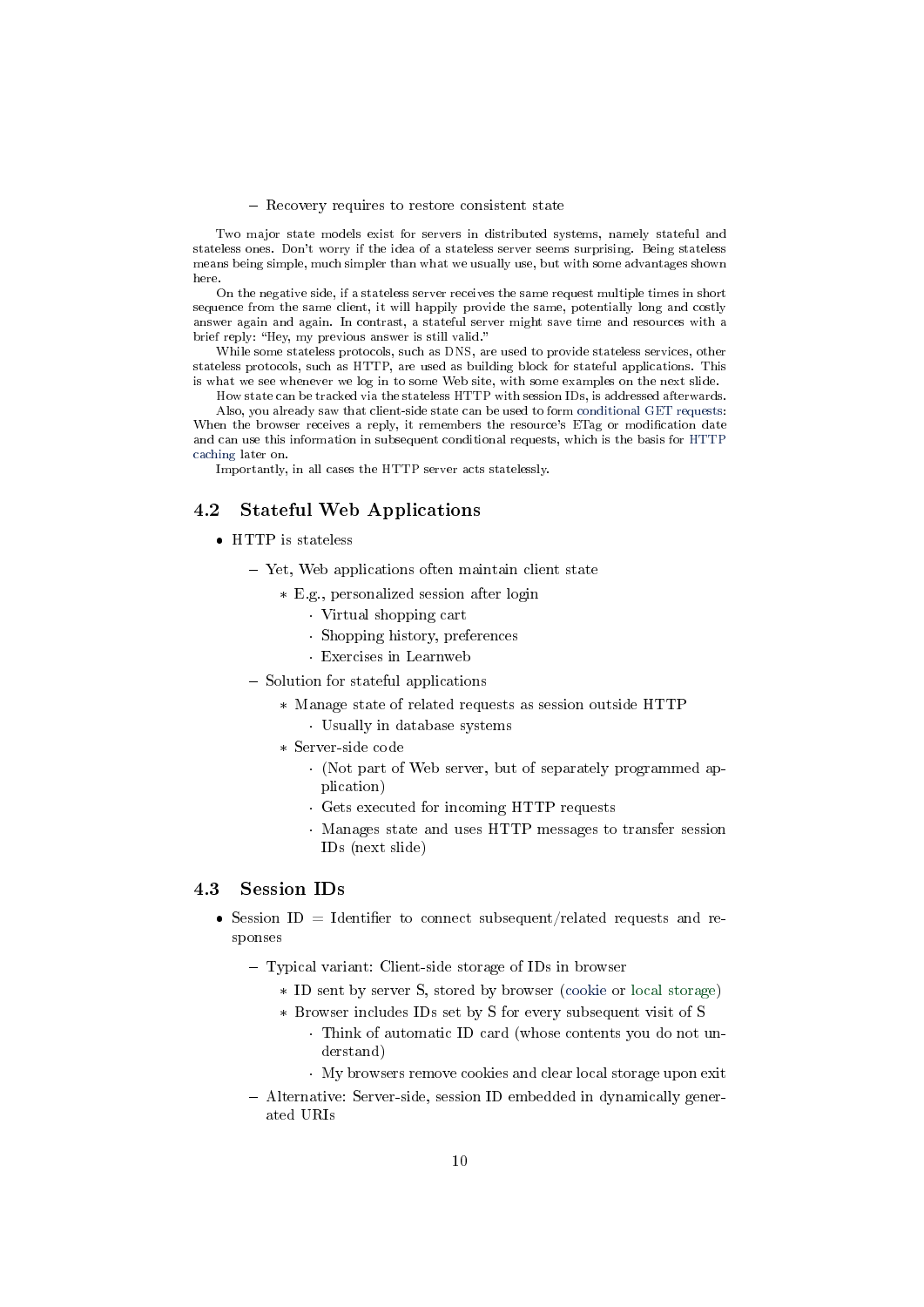- \* May hinder caching
	- · URI does not identify resource any longer

#### <span id="page-10-2"></span>4.3.1 Cookies (1/2)

- [RFC 6265:](https://tools.ietf.org/html/rfc6265) HTTP State Management Mechanism
	- Idea
		- \* Client stores data sent by server
		- \* Client sends this data with subsequent requests
			- · Without understanding that data at all
	- Details
		- \* Cookie is named byte string
		- \* Server transfers cookie in Set-Cookie (2) header in response
			- · Set-Cookie: Version 0/Netscape and [RFC 6265](https://tools.ietf.org/html/rfc6265)
			- · Set-Cookie2: Version 1, [RFC 2965](https://tools.ietf.org/html/rfc2965)
			- · (Besides, JavaScript may create cookie at client)
		- \* Client sends cookie in Cookie header in requests

#### 4.3.2 Cookies (2/2)

- Note: Sometimes you may read that cookies are text files
	- That is usually wrong, misleading, and irrelevant
	- Modern browsers store cookies as rows in a relational database
		- $\ast\,$  Storage in filesystem or database is an implementation detail
- $\bullet$  Cookies have name, value, optional attributes/flags, e.g.:
	- Expires, Max-Age
		- \* Determine lifetime of cookie
		- \* If both missing: "Session" cookie to be deleted when browser exits
	- $-$  Domain
		- \* DNS domain of servers to which the cookie should be sent

## <span id="page-10-0"></span>5 Caching

## <span id="page-10-1"></span>5.1 HTTP Caching

Caching reduces latency and server load for identical requests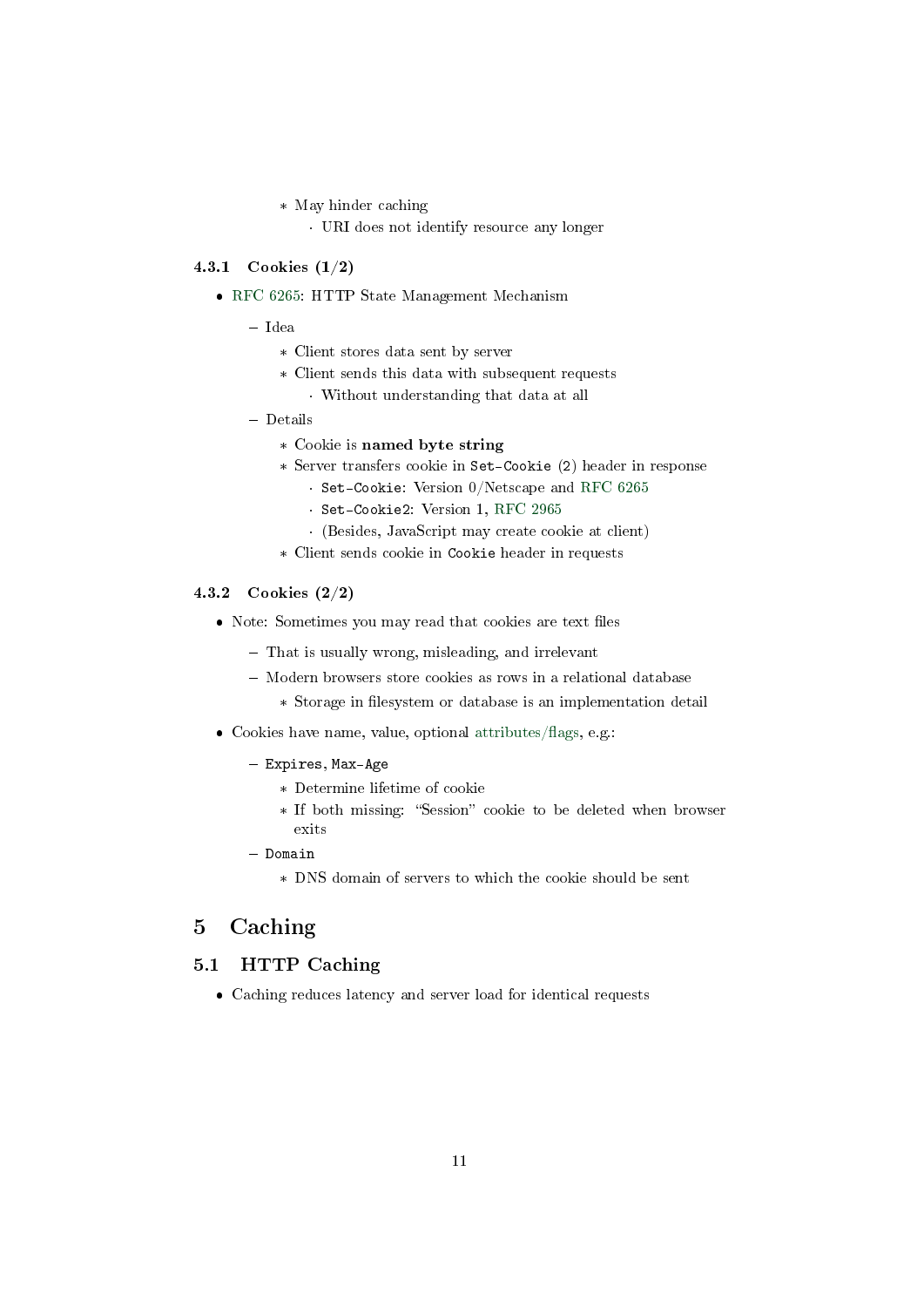



Figure 2: "HTTP cache types" by [Mozilla Contributors](https://developer.mozilla.org/en-US/docs/Web/HTTP/Caching/contributors.txt) under [CC BY-SA 2.5;](https://creativecommons.org/licenses/by-sa/2.5/) from [MDN web docs](https://mdn.mozillademos.org/files/13777/HTTPCachtType.png)

- HTTP [caching](https://oer.gitlab.io/oer-courses/cacs/Distributed-Systems-Introduction.html#slide-caching) assumptions
	- URI identifies resource, stability, client-independence
- Semantic transparency
	- Caching is not visible to users
	- Response from cache is equivalent to hypothetical one from server

The upper part of the figure shows a situation without caching, where identical requests for the same resources need to be transmitted to the server again and again.

With caching, two major variants exist as shown in the lower part: On the right, each browser has its own private cache (which is the case for usual browsers), which means that identical requests from the same browser can now be answered from the cache. Clearly, this reduces (a) latency as no network transmission is necessary and (b) server load. Even on Web pages with dynamic contents, such caching is useful as lots of resources such as images, scripts, and style information remain stable for longer periods of time.

The lower left shows a cache that is shared by multiple browsers. Usually, such caches are implemented by so-called [proxy](#page-12-1) servers, for example in company or university settings. Web proxies intercept and inspect outgoing requests. They forward requests for unknown resources to origin servers to obtain responses which they then store locally to deliver cached responses for subsequent identical requests.

In any case, resources to be cached are identified by their URIs. For caching to be effective, URIs and their resources should be stable for some time. For shared caches, URIs must be client-independent, i.e., all clients must receive the same resource for the same URI.

As indicated on the next slide, servers may include expiration dates in their responses, beyond which resources should not be cached. Also, conditional GET requests can be used to validate whether cached results are still current.

#### 5.2 HTTP Caching Mechanisms

- Expiration
	- Server may indicate expiration date in [Expires](https://developer.mozilla.org/en-US/docs/Web/HTTP/Headers/Expires) or [Cache-Control](https://developer.mozilla.org/en-US/docs/Web/HTTP/Headers/Cache-Control) header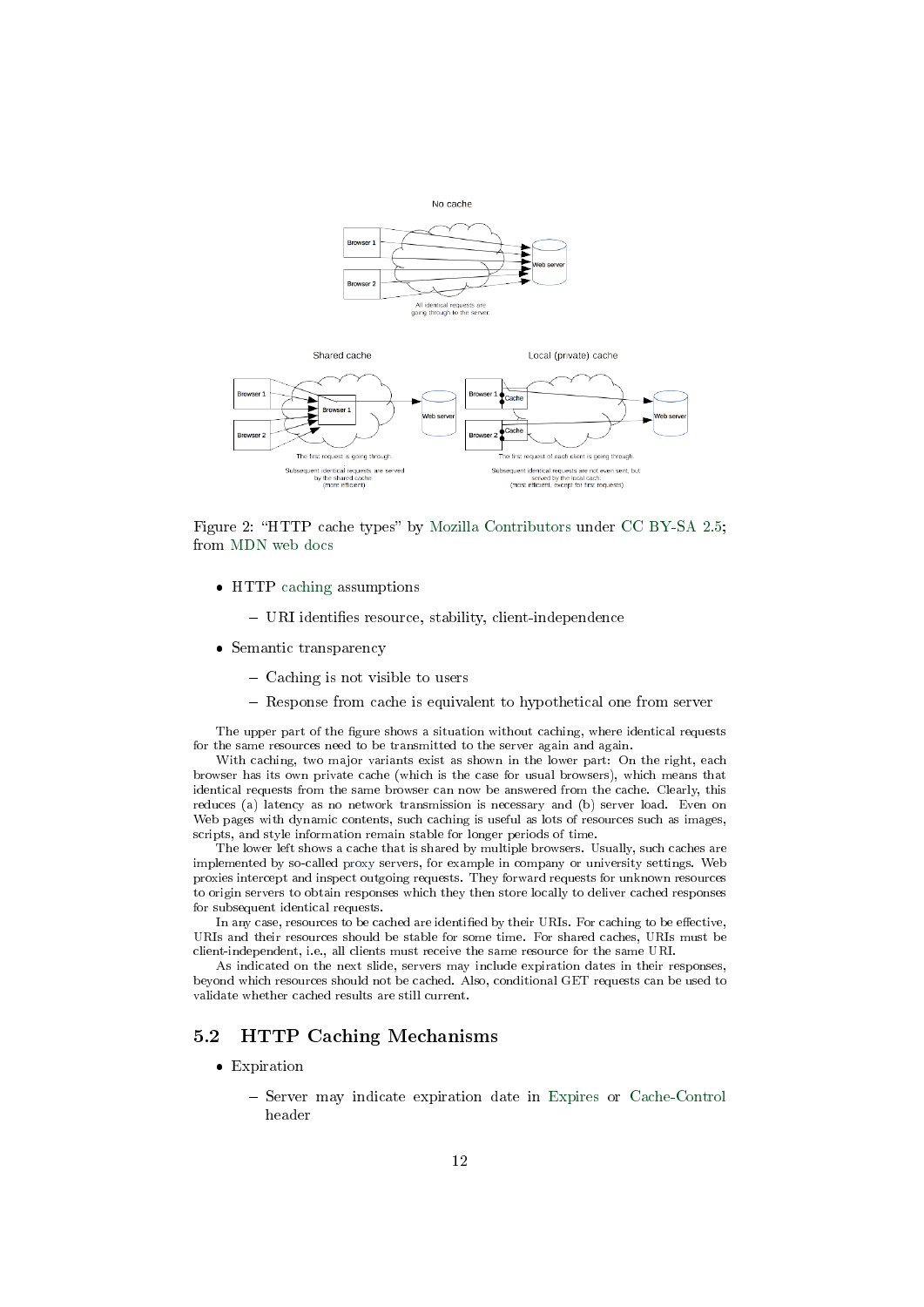- Validation
	- After expiration date, cache must check whether resource still usable
	- May return new expiration date
		- \* [Conditional](https://oer.gitlab.io/oer-courses/cacs/Web-and-E-Mail.html#slide-conditional-get) GET ("Slow hit")

## 5.3 HTTP Caching Rules

- Complex rules, lots of details
	- (Some details on [Cache Control](https://developer.mozilla.org/en-US/docs/Web/HTTP/Headers/Cache-Control) header)
- Server may limit caching
	- no-store, no-cache, must-revalidate
- Client may
	- enforce validation
		- \* no-cache
	- $-$  forbid caching
		- \* no-store

## <span id="page-12-0"></span>6 Proxies

## <span id="page-12-1"></span>6.1 Web Proxies

- Web proxy server is intermediary between client and server
	- Acts as server to client
		- \* Proxy accepts request from client
			- · Then acts as client to server to obtain response
		- \* Proxy delivers response to client
	- Acts as client to server
		- \* Proxy sends request of real client to server
			- · Server just sees some client request
		- \* Proxy obtains response from server

### 6.2 Sample Proxy Applications

- [Cache](#page-10-1)
- $\bullet$  Firewall/Content filter
- Anonymizer, e.g., [Tor](https://www.torproject.org/)
	- $-$  My [privacy policy](https://oer.gitlab.io/privacy.html) recommends surfing via Tor
- Debugging tool
	- E.g., intercept and analyze app network data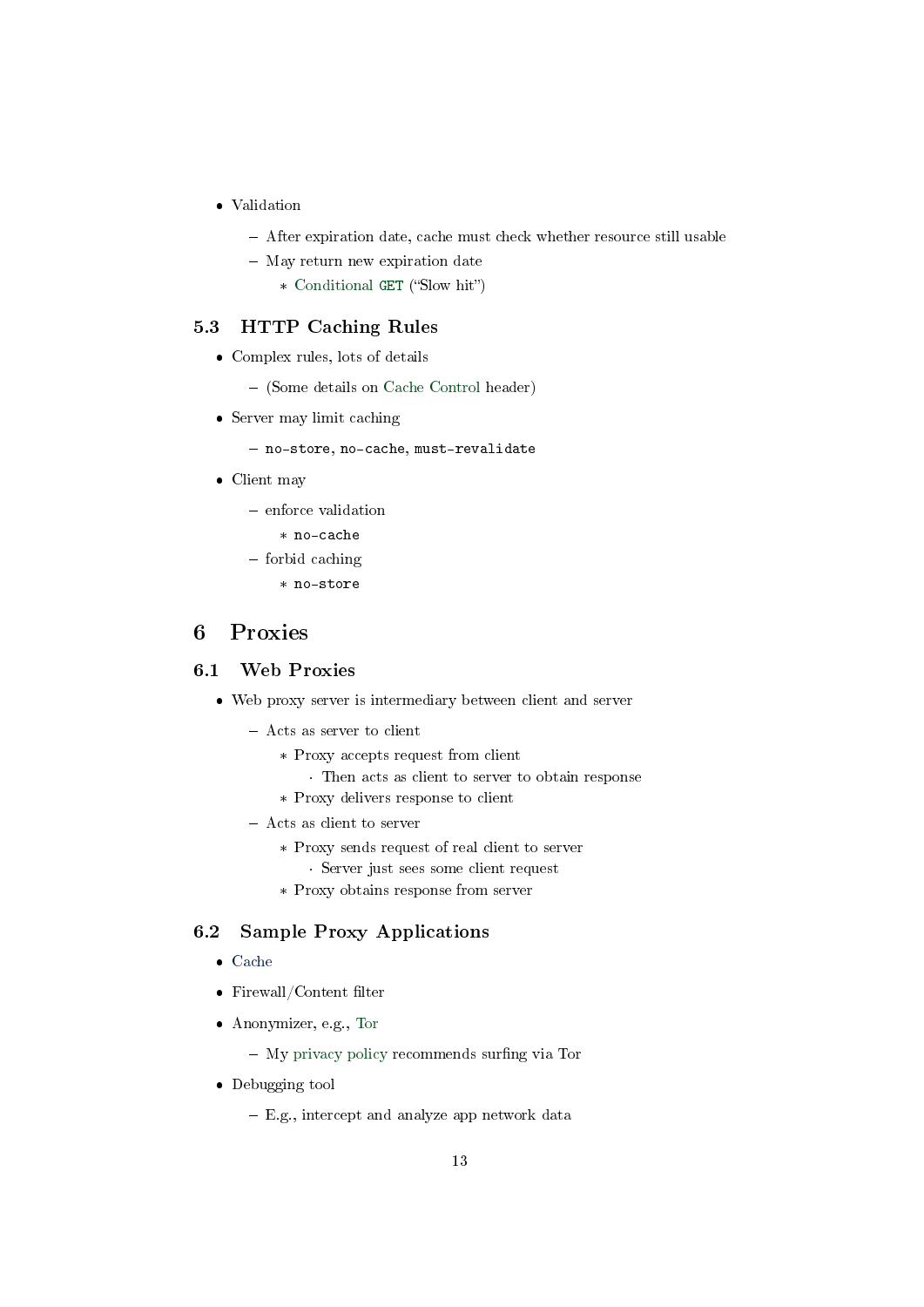- Surrogate/Reverse proxy, Content Delivery Network (CDN)
	- [Replicated](https://oer.gitlab.io/oer-courses/cacs/Distributed-Systems-Introduction.html#slide-replication) contents, inbound messages intercepted and redirected, e.g.:
		- \* Load balancing
		- \* Geographical diversity (reduced latency, increased availability)

#### 6.3 Review Questions

- What is a stateless protocol? Given that HTTP is a stateless protocol, how can lots of applications that apparently require state be implemented on top of HTTP?
- Where are HTTP caches typically located? What impact might HTTPS have on caching?

## <span id="page-13-0"></span>7 E-Mail

## 7.1 E-Mail Basics

- Among oldest Internet applications
- Message format
	- Based on [RFC 822,](https://tools.ietf.org/html/rfc822) 1982 (later taken up in HTTP)
	- Extended with [Multipurpose Internet Mail Extensions](https://en.wikipedia.org/wiki/Multipurpose_Internet_Mail_Extensions) (MIME)
		- \* Content-Type (type of data contained in message)
		- \* Content-Transfer-Encoding (how data in message body is encoded)
- Plaintext messages
	- E-mail is like postcard, written with erasable pencil
		- \* Neither confidentiality nor integrity
	- Learn self-defense, use [GnuPG](https://oer.gitlab.io/OS/Operating-Systems-Security.html#slide-gnupg) if you don't like this
		- \* SSL/TLS insufficient approach, recall [end-to-end security](https://oer.gitlab.io/oer-courses/cacs/Internet.html#slide-end-to-end-security)

## 7.2 Message Transfer

- Terminology
	- Mail User Agent (MUA): Your mail reader
		- \* E.g., browser, Thunderbird, Emacs
	- Mail Transfer Agent (MTA): Mail server/daemon
		- \* E.g., sendmail, exim, postfix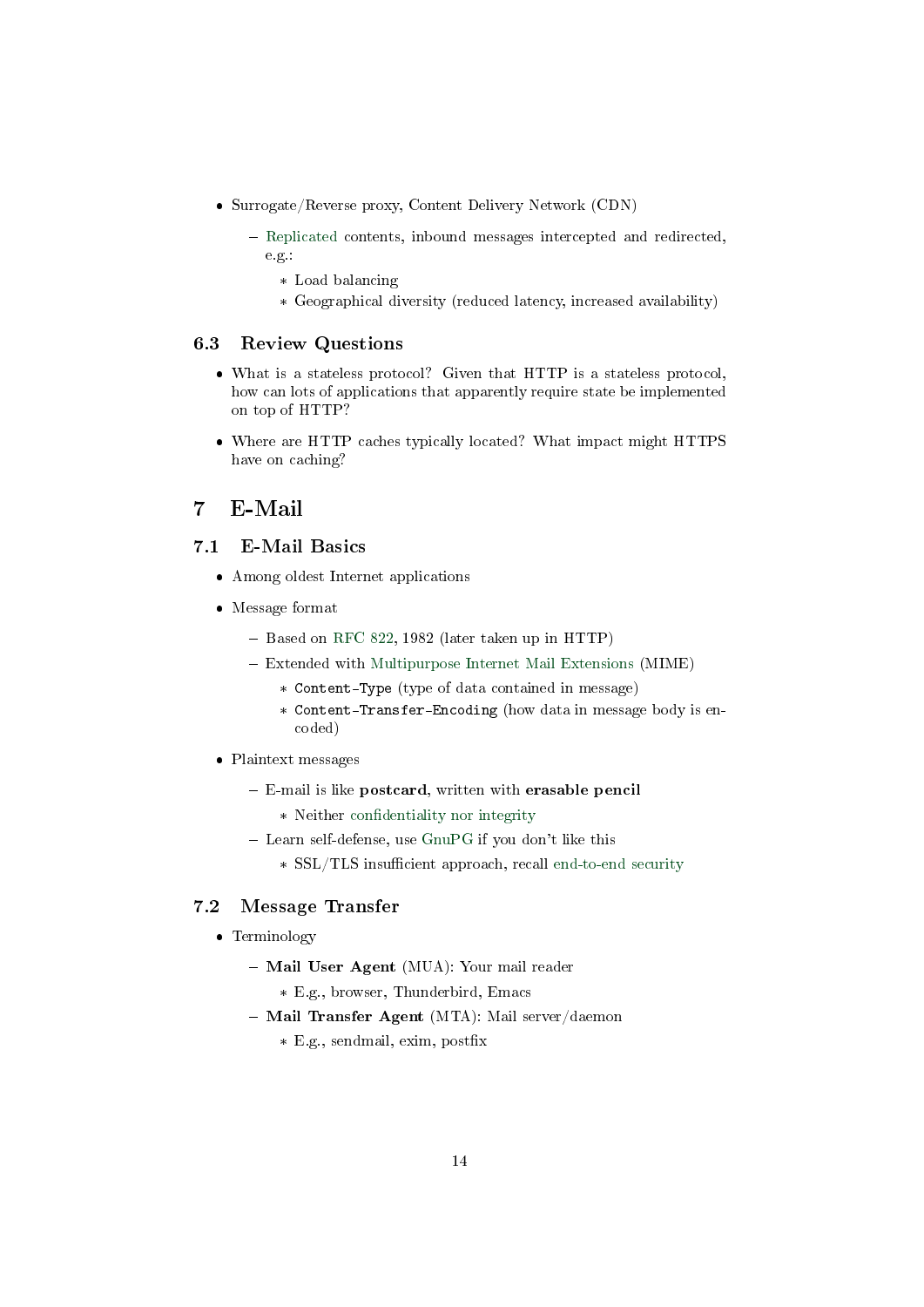

• Simple Mail Transfer Protocol, 1982 (SMTP, RFC 821 $\rightarrow$ 2821 $\rightarrow$ [5321\)](https://tools.ietf.org/html/rfc5321)

Figure 3: Hop-to-hop security of e-mail

#### - Outgoing messages, MUA-to-MTA, MTA-to-MTA

#### \* Plaintext (TCP/IP, port 25)

The figure visualizes hop-by-hop transmission of e-mail with SMTP. When sending an email, from an Internet point of view, your client (aka Mail User Agent) performs an end-to-end SMTP exchange with some mail server (mail servers are also called Mail Transfer Agents). A sample exchange is shown on the next slide. Usually, that server resides at the organization that gave you your e-mail address; if it is not responsible for the recipient's address, it performs another end-to-end SMTP exchange with a suitable server.

Finally, the recipient picks up the e-mail in another end-to-end exchange. Note that SMTP is only used to deliver e-mail to servers, not to users. So, the final exchange uses some other protocol such as IMAP in mail clients or HTTP in Web clients.

Nowadays, the exchanges between hops are usually encrypted, while the bulk of e-mail is plaintext, which is available for inspection and modification at each participating server.

#### 7.3 SMTP

telnet wi 25 Trying 128.176.159.139... Connected to wi.uni-muenster.de. Escape character is  $'\$ ]. 220 wi-vm700.wi1.uni-muenster.de Microsoft ESMTP MAIL Service ready at Tue, 27 Oct 2009 11 HELO mouse.nix 250 wi-vm700.wi1.uni-muenster.de Hello [128.176.159.107] MAIL From: micky@mouse.nix 250 2.1.0 Sender OK RCPT To: lechten@wi.uni-muenster.de 250 2.1.5 Recipient OK DATA 354 Start mail input; end with <CRLF>.<CRLF> Received: from mx1.disney.com ([192.195.66.20]) by smtp.mouse.nix Super Duper SMTP Server; To: 42@universe.com From: micky@mouse.nuix Subject: Don't panic Somebody Else's Problem! (This is the message body after the empty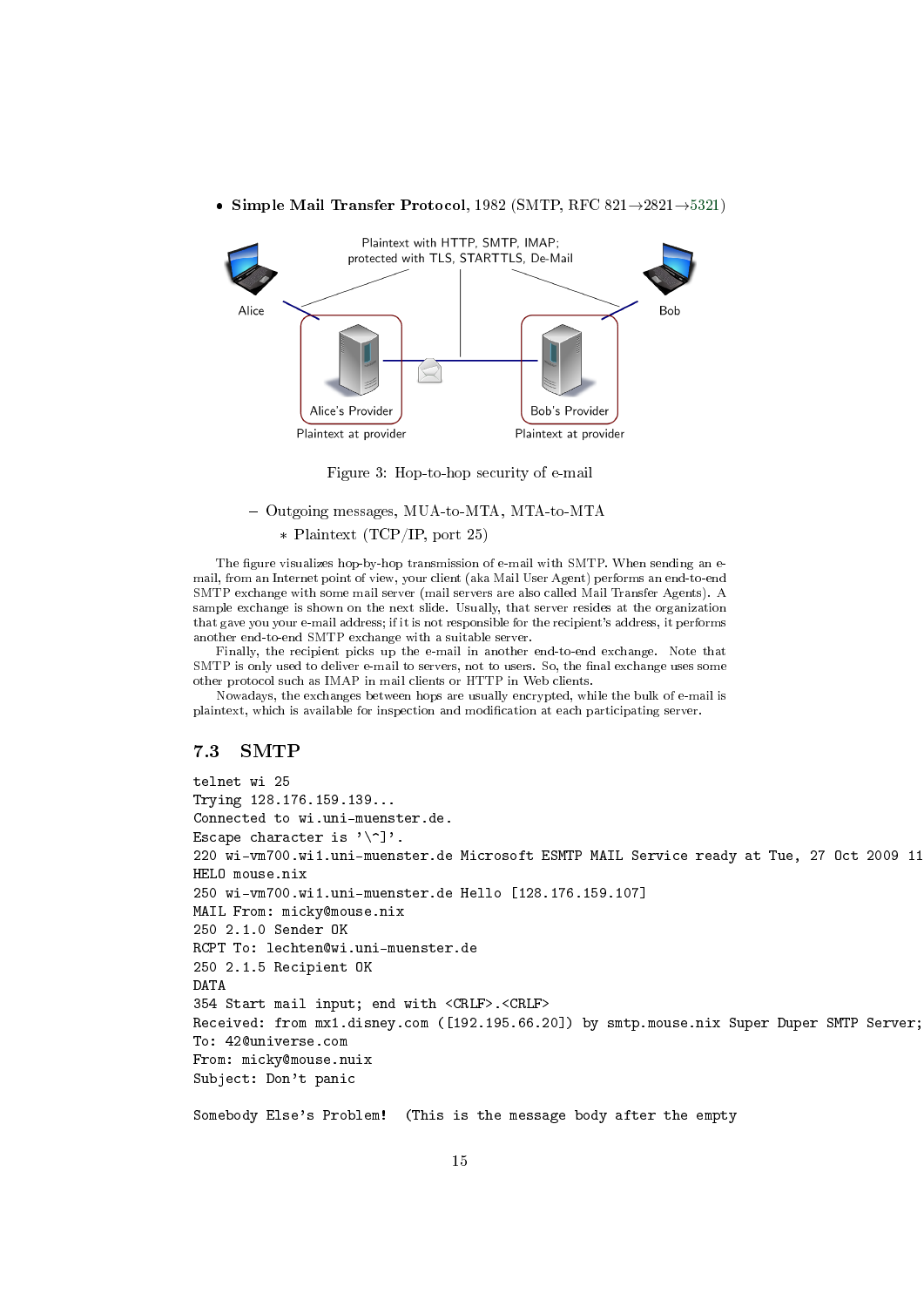line. Note that headers preceding the empty line have also been entered manually. They are ignored by SMTP, but displayed to user.)

250 2.6.0 <b13a2a36-f56b-43ec-ad81-41ec44190e6a@wi-vm700.wi1.uni-muenster.de> Queued mail

This is a real SMTP exchange via telnet, which demonstrates dramatic weaknesses in protocol design. Without going into too many details, note the following:

- 1. MAIL From is an SMTP command to indicate who sent the e-mail. I was allowed to enter any value, which was acknowledged to be OK.
- 2. RCPT To is an SMTP command to indicate who should receive the e-mail.
- 3. DATA is an SMTP command to say how the e-mail should look like. As stated earlier, e-mails have got header lines which are separated by an empty line from the body. As part of the data, I started with a fake "Received" header. Then, I entered fake "To" and "From" headers. By accident, I made a typo in the "From" header.

## 7.4 SMTP MUA Header

Microsoft Mail Internet Headers Version 2.0

Received: from wi-vm700.wi1.uni-muenster.de ([128.176.158.92]) by wi-vmail2005.wi1.uni-mue Received: from mouse.nix (128.176.159.107) by wi-vm700.wi1.uni-muenster.de (128.176.159.13 Received: from mx1.disney.com ([192.195.66.20]) by smtp.mouse.nix Super Duper SMTP Server; To: 42@universe.com

```
From: <micky@mouse.nuix>
```
Subject: Don't panic

.

MIME-Version: 1.0

Content-Type: text/plain

Message-ID: <b13a2a36-f56b-43ec-ad81-41ec44190e6a@wi-vm700.wi1.uni-muenster.de>

Return-Path: micky@mouse.nix

Date: Tue, 27 Oct 2009 11:22:28 +0100

X-OriginalArrivalTime: 27 Oct 2009 10:22:35.0473 (UTC) FILETIME=[66C35410:01CA56EF]

Most mail clients allow to see e-mail headers. This is what was shown for the e-mail from the previous slide.

Note that the recipient is not 42@universe.com. SMTP does not care about the e-mail contents following the DATA command from the previous slide. The real recipient was shown on the previous slide, but once the message is delivered, no visible trace of that is left for the recipient.

Also note the "Received" headers. Some are real, one was typed on the previous slide.

Those must have been happy times when people designed and implemented such protocols without thinking of negative consequences.

#### 7.5 Review Questions

- Who found the previous e-mail in his or her inbox?
- What parts of header data are trustworthy (to what degree)?

### 7.6 Concluding Questions

• What did you find difficult or confusing about the **contents** of the presentation? Please be as specific as possible. For example, you could describe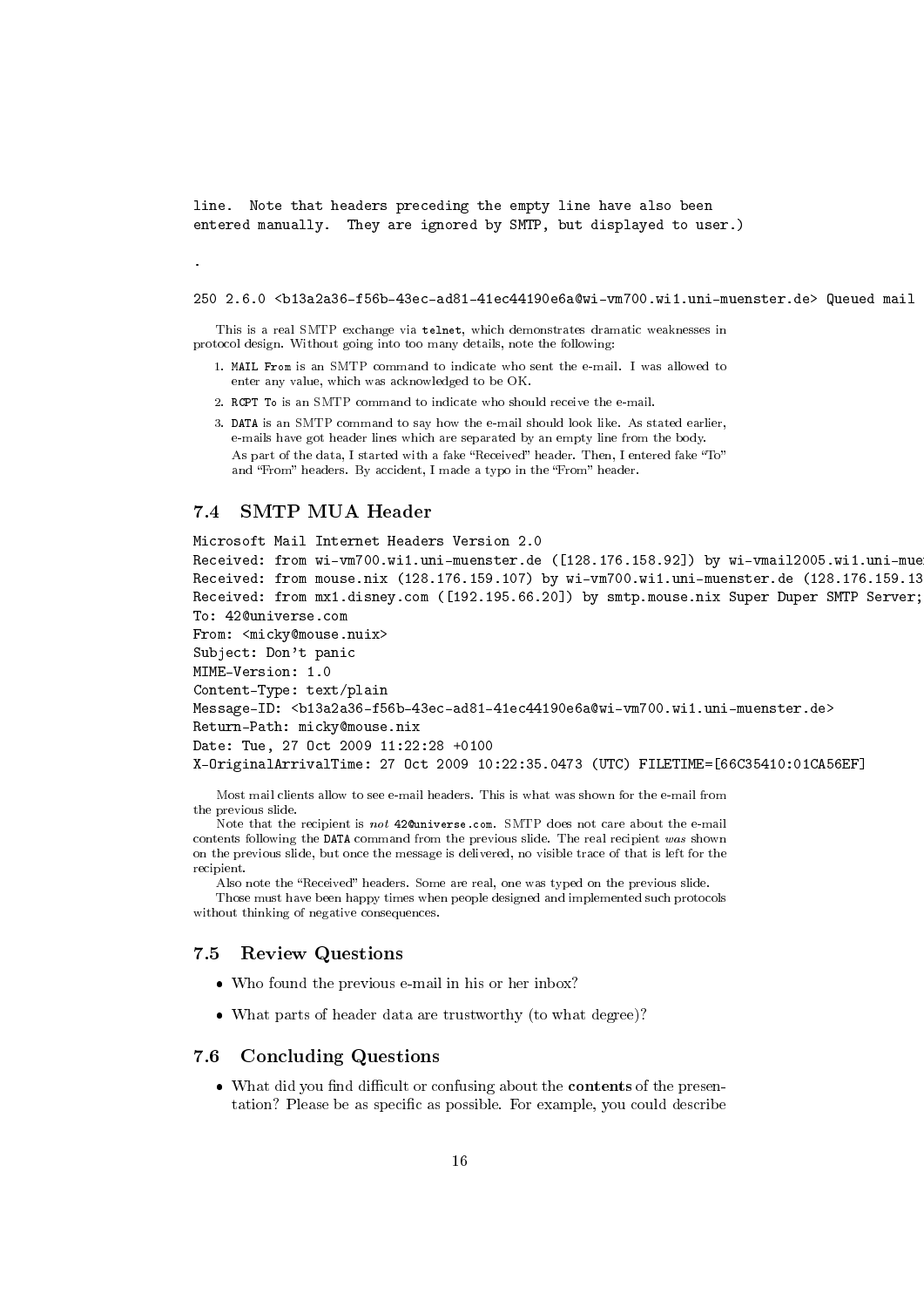your current understanding (which might allow us to identify misunderstandings), ask questions in a [Learnweb](https://sso.uni-muenster.de/LearnWeb/learnweb2/course/view.php?id=51305) forum that allow us to help you, or suggest improvements (maybe on [GitLab\)](https://gitlab.com/oer/oer-courses/cacs/). Most questions turn out to be of general interest; please do not hesitate to ask and answer in the forum. If you created additional original content that might help others (e.g., a new exercise, an experiment, explanations concerning relationships with different courses,  $\ldots$ , please share.

## <span id="page-16-0"></span>8 Conclusions

## 8.1 Summary

- Web browsers and servers talk HTTP
	- $-$  Simple message format
	- Stateless request/response protocol
		- \* State via cookies
	- $-$  Different connection types
	- Caching for performance
- E-Mail transferred via SMTP

### 8.2 Outlook

- HTTP used for various applications
	- Web services (e.g., [SOAP](https://en.wikipedia.org/wiki/SOAP) messages)
	- Ad-hoc request/reply protocols
- REST
	- Representational State Transfer
	- Software architecture for distributed hypermedia systems
		- \* Generalization of Web
		- \* Defining constraints
			- · Client/Server
			- · Stateless
			- · Cacheable
			- · Uniform interface, may use: URIs, MIME types, HTTP methods
			- · Layered System
			- · (Code on demand)

## Bibliography

<span id="page-16-1"></span>[Hen09] Jim Hendler. "Web  $3.0$  Emerging". In: *Computer*  $42.1$  (2009), pp. 111– 113. doi: [10.1109/MC.2009.30.](https://doi.org/10.1109/MC.2009.30)